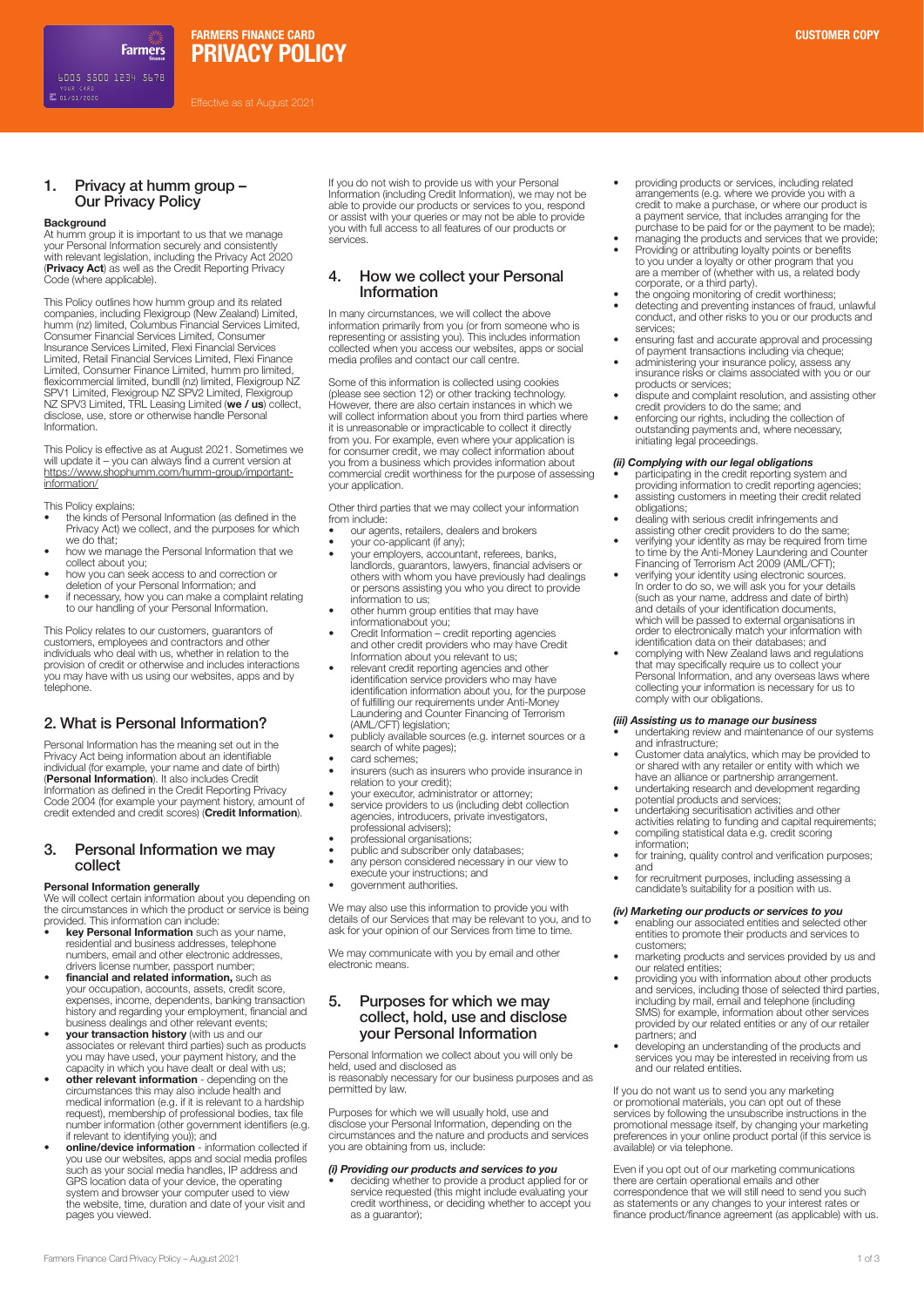**PRIVACY POLICY FARMERS FINANCE CARD CUSTOMER COPY**

Effective as at August 2021

# 6. Links to other websites

**Farmers** 

Our website or other communications to you may contain links to other websites. These websites have their own privacy policies in relation to your Personal Information and we have no responsibility for linked websites, or their communication with you, and provide them solely for your information and convenience. We encourage you to be aware when you leave our website and to read the privacy statement of each and every website that you visit.

# 7. Disclosing your Personal Information to third parties (including overseas)

Where the Privacy Act permits it, we may disclose your Personal Information (including credit-related information) for the purposes above to third parties. These external organisations will record, use and disclose your information in accordance with their own privacy policies and legal obligations.

Some of the organisations to whom we may disclose your<br>personal information (including your credit information<br>or credit eligibility information) will be located overseas<br>(known as cross border disclosure. The countries in overseas recipients are currently located in include the Philippines and Australia.

Where we send information outside of New Zealand, we will only do so in accordance with one of the rules of the Privacy Act 2020 and where the person is our employee or where the organisation will hold or process the information only on our behalf as our agent (and not for their own purposes).

Other third parties that we may disclose your Personal

- Information to include: your co-applicant (if any);
- related entities based in New Zealand or overseas; credit reporting agencies that may include the information we provide to them in their reports in order for them to conduct an assessment of your credit worthiness including when you request an increase to your credit limit or a variation to your existing arrangements with us.
- entities that provide services to us such as mailing houses or call centre operators;
- entities providing other services to us, including legal services, financial services, market research and data providers;
- loyalty or other benefit partners that you hold a membership with;
- our introducers, partners or any other entity with whom we have an alliance, and who we may share
- customer data analytics with; our assignees or potential assignees, or where we act as an agent for, or otherwise on behalf of, another person, to the principal or that other person;
- the supplier of any goods or services financed with credit we provide;
- retailers, where the payment or credit service provided by us involves payments to the retailer for goods or services to be provided by them;
- other financial institutions or entities such as banks and credit providers;
- identification service providers:
- insurers, assessors, underwriters, brokers and other
- distributors; government regulatory bodies in New Zealand and
- overseas; guarantee or security providers;
- 
- organisations involved in debt assignment or securitisation arrangements;
- debt collectors or other enforcement bodies; entities who wish to be involved in our business, or acquire an interest in our business;
- third parties you authorise to act on your behalf or that are otherwise connected with you (such as your accountant, legal representative, referee or an access seeker acting on your behalf to obtain your credit report); and
- law enforcement agencies.

Some of these entities may not be located in New Zealand and may not have a New Zealand link. For example, we employ service providers in countries such as the Philippines, Australia and Ireland.

In addition, although many of the retailers we deal with are in New Zealand, some of them are overseas. Therefore, when you ask us to make a payment to or to provide

credit for a product or service from such a retailer, we will provide information to that retailer and also to banks and other financial institutions, who may also be overseas, who are involved in processing that payment. These entities are not our service providers, and we do not control how they manage your information.

# 8. Quality, Access to and Correction of Information

Your consumer credit information may also be disclosed, where relevant, in many of the circumstances described above. In addition, where the Privacy Act permits it, we are permitted to disclose your credit information to credit reporting agencies for the purposes above. Credit reporting agencies may include the information we provide to them in their reports in order for them to conduct an assessment of your credit worthiness. If you fail to meet your payment obligations to us in relation to consumer credit or commit a serious credit infringement, we may be entitled to disclose that information to credit reporting agencies. Credit reporting agencies must comply with the Credit Reporting Privacy Code – further information on the code is available at www.privacy.org.nz.

### You are entitled to:

- **opt out of direct marketing pre screenings:** credit reporting agencies often use credit information to assist credit providers to market their products and services. If you do not want a credit reporting agency to use your credit information in this manner, the Privacy Act gives you the right to request you be excluded from being contacted. You should contact the relevant credit reporting agency directly if you wish to request this; and
- **request non-disclosure where you believe you have been, or are likely, a victim of fraud:** if you<br>believe that you are a victim of fraud, or are likely<br>to be a victim of fraud, then you can request that a credit reporting agency not use or disclose any of your credit information. You should contact the relevant credit reporting agency if you wish to request this.

# 9. How we hold and protect your Personal Information

We will hold your Personal Information in paper or other physical form, but it is usually held in electronic form on<br>our systems. Service providers may hold the information<br>for us. Your Personal Information is protected by various<br>physical, electronic and procedural safeguards. service provider holds your information, we require those service providers to adhere to our approved standards of security and confidentiality to ensure the continuing protection of your Personal Information.

We train staff who handle your Personal Information to ensure that your Personal Information is handled appropriately. Our procedures ensure that your Personal Information is only made available to staff where necessary. We will also only keep your Personal Information for as long as necessary to achieve the purpose for which it was collected. If your Personal Information is no longer required by us, we will either destroy the information or de-identify it so you can no longer be identified.

# 10. Your ability to access and correct your Personal Information that we hold (including Credit Information)

You have specific rights under New Zealand law in relation to requesting access to and correction of Personal Information we hold about you.

You can request access to the Personal Information we hold about you subject to certain exceptions under the Privacy Act. You are entitled to specify how you wish to access your Personal Information, so long as this is reasonable and practicable. Subject to any lawful grounds for withholding, we will provide you with copies of Personal Information we hold about you.

We take every stop that is reasonably practicable to ensure that the Personal Information we collect, use and disclose is accurate, complete and up-to-date. The Privacy Act gives you the right to request correction of the Personal Information we hold. If you want access to your Personal Information or to make a request for correction of Personal Information, you can contact us using the details below:

| 0800 444 827 or 09 525 8550      |
|----------------------------------|
| Privacy.Officer@flexicards.co.nz |
| Address: Privacy Officer         |
| FlexiGroup (New Zealand) Limited |
| PO Box 90935                     |
| Victoria St West                 |
| Auckland 1142                    |
|                                  |

We verify the identity of anyone requesting access to Personal Information, so as to ensure that we do not provide that information to a person or people who do not have the right to access that information.

If we do not agree to your request for correction<br>or cannot provide you with access to certain Personal<br>Information we hold about you for legal reasons, we will<br>give you notice of this outlining our reasons and what<br>next s the information.

We may charge you our reasonable costs of providing to you copies of your Personal Information and/or attaching a statement of correction to your Personal Information.

# 11. Personal Information about other persons

If you provide us with Personal Information about any other person, for example a referee, a co-applicant, a shareholder or beneficial owner, you confirm that, prior to disclosing information about them to us, you have

- received their consent to do so and you have told them: that you are providing this information to us;
- 
- of our contact details set out in this Privacy Policy the reason you are providing their information; and the fact that we collect, use and disclose Personal Information as set out in this Privacy Policy.

# 12. Cookies

One way of collecting information is through cookies. Cookies are small text files that websites send to your computer or other Internet-connected device to uniquely identify your browser or to store information or settings in your browser. Cookies allow us to recognise you when you return. They also help us provide a customised experience. To find out more about the way cookies work, how to see what cookies have been set and how to manage and delete them visit www. allaboutcookies.org.

In many cases, the information we collect using cookies and other tools is only used in a non- identifiable way, without reference to Personal Information. For example, we use information we collect about website users to optimise our website and to understand website traffic patterns.

- Third party vendors, including Google, use cookies to serve ads based on your prior visits to their websites. Google's use of the DART cookie enables it and its partners to serve advertisements to you based on
- 
- your visit to sites and/or other sites on the Internet. You may opt out of the use of the DART cookie by visiting the advertising opt-out page. (Alternatively, you can opt out of a third-party vendor's use of cookies by visiting the Network Advertising Initiative opt-out page.

You can use Ads Settings to manage the Google ads you<br>see and opt out of interest-based ads. Even if you opt<br>out of interest-based ads, you may still see ads based on<br>factors such as your general location derived from your

# 13. AdWords

We use the Google AdWords remarketing service to advertise on third party websites (including Google) to previous visitors to our site. This could be in the form of an advertisement on the Google search results<br>page, or a site in the Google Display Network. Third-<br>party vendors, including Google, use cookies to serve<br>ads based on someone's past visits to our website.<br>Any d